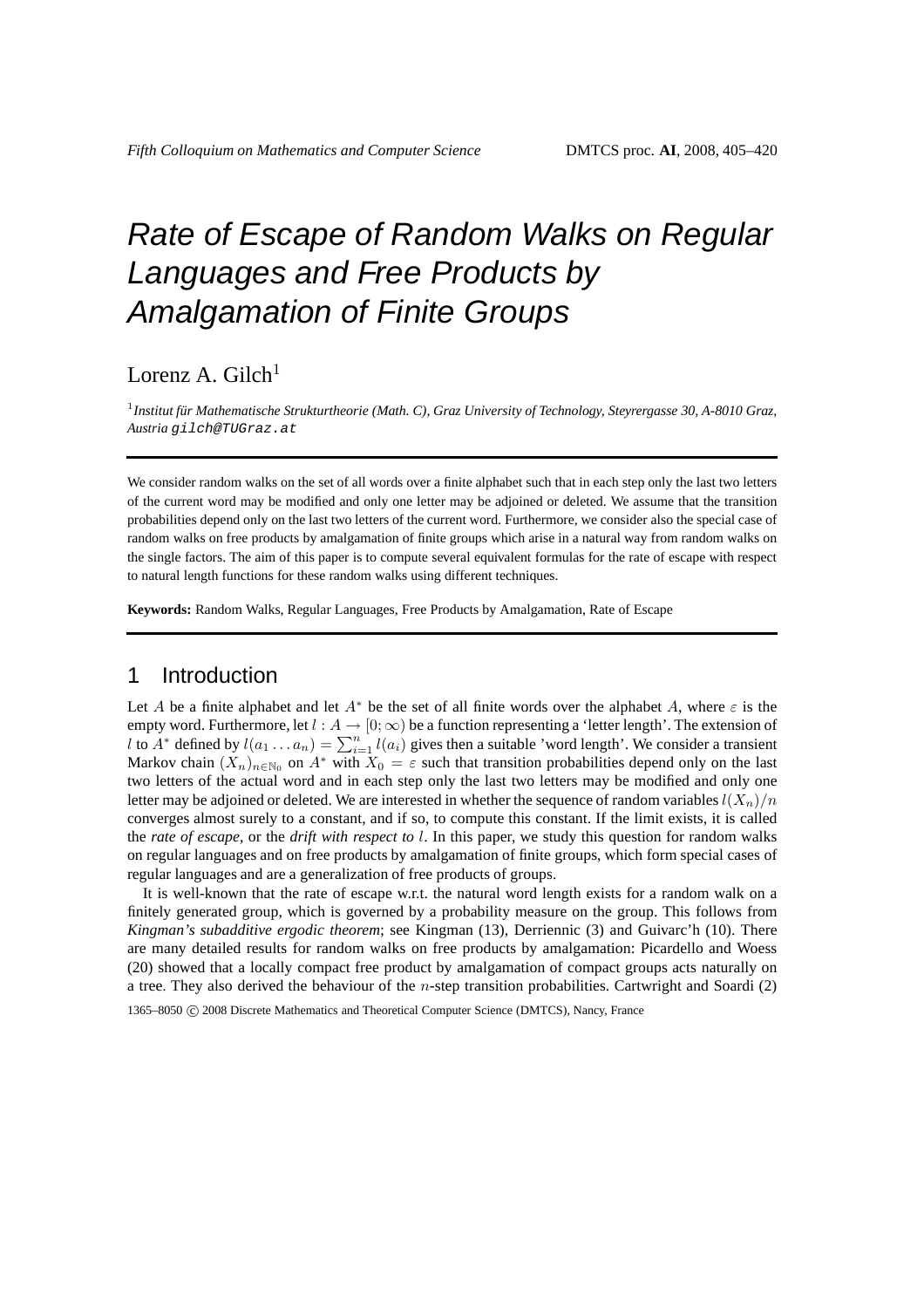investigated random walks on free products by amalgamation, where the amalgamating subgroup is finite and normal. They derived a formula for the Green function  $G(z) = \sum_{n\geq 0} p^{(n)}(e,e)z^n$ , where  $p^{(n)}(e,e)$ is the *n*-step return probability from the identity  $e$ , of the random walk on the amalgamated product in terms of the Green functions of the single factors that is essentially the same as in Woess (23). For random walks on free products of finite groups Mairesse and Mathéus (16) have developed a specific technique for the computation of the rate of escape. For this purpose, they have to solve a more elegant system of algebraic equations than we have to solve, but our results will be more general. Three different formulas for the rate of escape of random walks on free products of graphs and groups are derived in Gilch (9). The techniques used in (9) were the starting point for the computation of the rate of escape in this paper. An important link between drifts and harmonic analysis was obtained by Varopoulos (22). He proved that for symmetric finite range random walks on groups the existence of non-trivial bounded harmonic functions is equivalent to a non-zero rate of escape. The recent work of Karlsson and Ledrappier (12) generalizes this result to random walks with finite first moment of the step lengths. This leads to a link between the rate of escape and the entropy of random walks; compare e.g. with Kaimanovich and Vershik (11) and Erschler (6).

We also consider random walks on regular languages which can be seen as a generalization of free products by amalgamation. Random Walks on this class of structures have been investigated by several authors: Malyshev (17), (18) and Gairat, Malyshev, Menshikov, Pelikh (8) stated criteria for transience, null-recurrence and positive recurrence. Moreover, Malyshev proved limit theorems concerning existence of the stationary distribution and speed in the transient case and convergence of conditional distributions in the ergodic case; in particular, he showed that the rate of escape w.r.t. the natural word length (that is,  $l(\cdot) = 1$ ) is constant and it is strictly positive if and only if the random walk is transient. Yambartsev and Zamyatin (25) proved limit theorems for random walks on two semi-infinite strings over a finite alphabet. Lalley  $(14)$  also investigated random walks on regular languages. He found out that the *n*-step return probabilities must obey one of three different types of power laws. His analysis is based on a finite algebraic system of generating functions related to the Green function. This algebraic system is also used in this paper to compute explicit formulas for the rate of escape. The rate of escape has also been studied on trees, which may be seen as a special case of our context: Nagnibeda and Woess (19, Section 5) proved that the rate of escape of random walks on trees with finitely many cone types is non-zero and give a formula for it. One of the techniques used in this paper for the computation of the rate of escape was motivated by Nagnibeda and Woess.

Our aim is to compute formulas for the rate of escape of random walks on regular languages and free products by amalgamation of finite groups. In Section 2 we compute the rate of escape of random walks on regular languages, while in Section 3 we compute it for random walks on free products by amalgamation. In Section 3.2 we compute the rate of escape analogously to Section 2.2 and in Section 3.3 we compute it by an application of a theorem of Sawyer and Steger (21). In Section 3.4 we use the algebraic group structure of free products by amalgamation to compute the rate of escape with respect to the natural word length. This approach is based on a technique which was already used by Ledrappier (15) and Furstenberg (7). Finally, in Section 4 we give sample computations.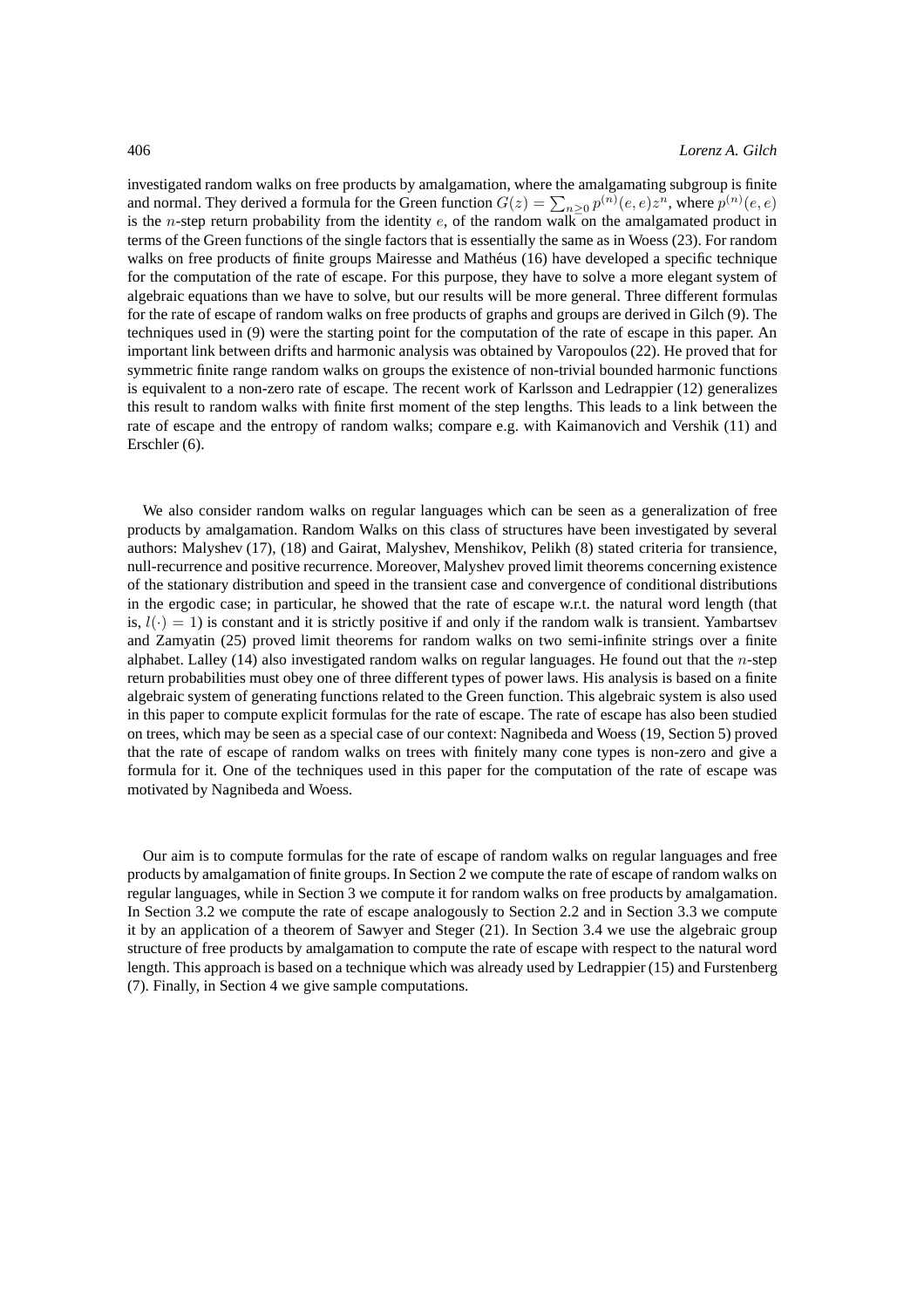# 2 Rate of Escape of Random Walks on Regular Languages

#### 2.1 Regular Languages and Random Walks

Let A be a finite alphabet and  $\varepsilon$  be the empty word. A *random walk on a regular language* is a Markov chain on the set  $A^* := \bigcup_{n \geq 1} A^n \cup \{\varepsilon\}$  of all finite words over the alphabet A, whose transition probabilities obey the following rules:

- (i) Only the last two letters of the current word may be modified.
- (ii) Only one letter may be adjoined or deleted at one instant of time.
- (iii) Adjunction and deletion may only be done at the end of the current word.
- (iv) Probabilities of modification, adjunction or deletion depend only on the last two letters of the current word.

Compare with Lalley (14). The hypothesis that transition probabilities depend only on the last two letters of the current word can be weakened to dependence of the last  $K > 2$  letters by a "recoding trick", which is also described by Lalley. In general, a regular language is a subset of  $A^*$  whose words are accepted by a finite-state automaton. It is necessary that by each modification of a word of the regular language in one single step a new word of the regular language is created. The results below, however, are so general such that w.l.o.g. – for ease and better readability – we may assume that the regular language consists of the whole set  $A^*$ .

The random walk on  $A^*$  is described by the sequence of random variables  $(X_n)_{n \in \mathbb{N}_0}$ . Initially, we have  $X_0 = \varepsilon$ . For two words  $w, w' \in A^*$  we write  $ww'$  for the concatenated word. We use the following abbreviations for the transition probabilities: for  $w \in A^*$ ,  $a, a', b \in A$ ,  $b', c' \in A \cup \{\varepsilon\}$ ,  $n \in \mathbb{N}_0$ , let be

$$
\mathbb{P}[X_{n+1} = wa'b'c' \mid X_n = wab] = p(ab, a'b'c'),
$$
  
\n
$$
\mathbb{P}[X_{n+1} = b'c' \mid X_n = a] = p(a, b'c'),
$$
  
\n
$$
\mathbb{P}[X_{n+1} = b' \mid X_n = \varepsilon] = p(\varepsilon, b').
$$

If we want to start the random walk at  $w \in A^*$  instead of  $\varepsilon$ , we write for short  $\mathbb{P}_w[\cdot] := \mathbb{P}[\cdot | X_0 = w]$ . Suppose we are given a function  $l : A \to [0; \infty)$ . We extend l to  $A^*$  by defining  $l(a_1 a_2 \ldots a_n) :=$  $\sum_{i=1}^{n} l(a_i)$  for  $a_1 a_2 \ldots a_n \in A^n$ . Additionally, we set  $l(\varepsilon) := 0$ . If  $l(a) = 1$  for each  $a \in A$ , then l is just the *natural word length* which is denoted by | · |. If there is a non-negative constant ℓ such that

$$
\lim_{n \to \infty} \frac{l(X_n)}{n} = \ell \quad \text{ almost surely,}
$$

then ℓ is called the *rate of escape* with respect to l. Malyshev (17) proved that the rate of escape w.r.t. the natural word length exists. Furthermore, by Malyshev follows that the rate of escape w.r.t. l is zero if and only if  $(X_n)_{n \in \mathbb{N}_0}$  is recurrent. Our aim is to compute a formula for  $\ell$  in the transient case. Therefore, we assume from now on transience of  $(X_n)_{n \in \mathbb{N}_0}$ .

Moreover, we assume that the random walk on  $A^*$  is *suffix-irreducible*, that is, for all  $w \in A^*$  with  $\mathbb{P}[X_m = w] > 0$  for some  $m \in \mathbb{N}$  and for all  $ab \in A^2$  there is some  $n \in \mathbb{N}$  such that

$$
\mathbb{P}\Big[\exists w_1 \in A^* : X_n = ww_1ab, \forall k < n : |X_k| \ge |w| \Big| X_0 = w \Big] > 0.
$$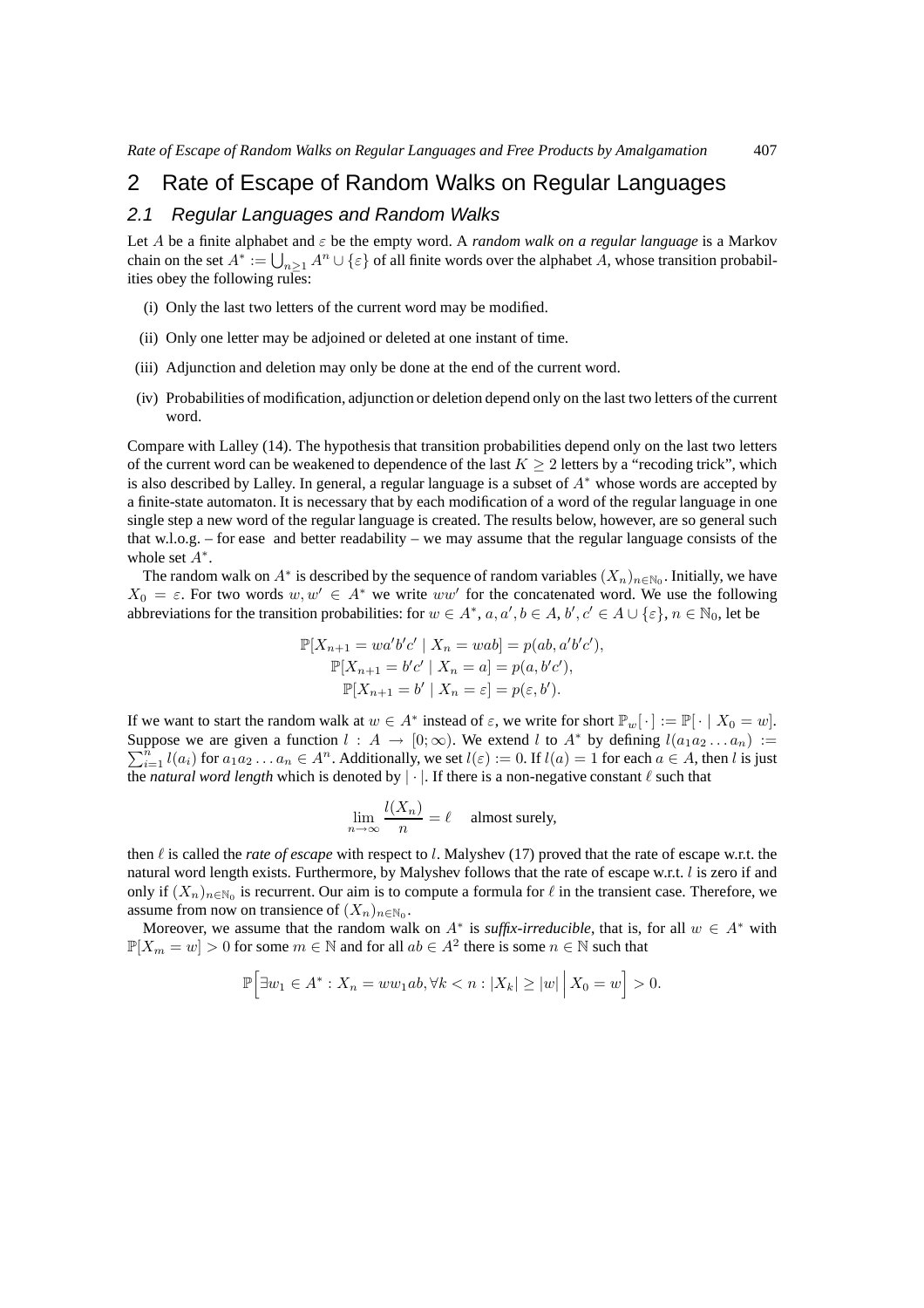If suffix-irreducibility is dropped, then the rate of escape may be non-deterministic; e.g., if  $A = \{a, b\}$ with  $l(a) = l(b) = 1$  and  $p(aa, aaa) = p > 1/2$ ,  $p(aa, a) = p(a, \varepsilon) = 1 - p$ ,  $p(\varepsilon, a) = p(\varepsilon, b) = 1/2$ ,  $p(bb, bbb) = q > 1/2$ ,  $p(bb, b) = p(b, \varepsilon) = 1 - q$  with  $p \neq q$ , then  $l(X_n)/n$  converges only nondeterministically.

### 2.2 The Rate of Escape

The technique we use to compute  $\ell$  was motivated by Nagnibeda and Woess (19, Section 5). For  $k \in \mathbb{N}_0$ we define the k*-th exit time* as

$$
\mathbf{e}_k := \sup\big\{m \in \mathbb{N}_0 \, \big| \, |X_m| = k\big\}.
$$

As the alphabet A is finite and the random walk on  $A^*$  is assumed to be transient, we have  $e_k < \infty$  almost surely for every  $k \in \mathbb{N}_0$ . Furthermore, we write  $\mathbf{W}_k := X_{\mathbf{e}_k}$  and  $\mathbf{i}_k := \mathbf{e}_k - \mathbf{e}_{k-1}$  with  $\mathbf{e}_{-1} := 0$ . We show at first that  $(W_k, i_k)_{k\geq 3}$  is a Markov chain. For this purpose, we introduce some useful functions: for  $a, b, c \in A$  and real  $z > 0$  define

$$
H(ab, c|z) := \sum_{n=1}^{\infty} \mathbb{P}_{ab} \left[ X_n = c, \forall m < n : |X_m| > 1 \right] z^n,
$$
\n
$$
\xi(abc) := \sum_{a'b'c' \in A^3} p(bc, a'b'c') \cdot \left( 1 - \sum_{d \in A} H(b'c', d|1) \right).
$$

Observe that

$$
\mathbb{P}_{abc}[X_n = ab', \forall m < n : |X_m| > 2] = \mathbb{P}_{bc}[X_n = b', \forall m < n : |X_m| > 1],
$$

as the transition probabilities depend only on the last two letters of the current word and in each step only one letter may be deleted. Thus, the number  $\xi(abc)$  is the probability of starting at  $abc \in A^3$  such that  $|X_n| \geq 4$  for all  $n \geq 1$ , and it does not depend on the letter "a". Furthermore, let be  $[a_1 \dots a_n]_3 :=$  $a_{n-2}a_{n-1}a_n$ , if  $a_1 \ldots a_n \in A^*$  with  $n \geq 3$ . With this notation we get:

**Proposition 2.1** *The stochastic process*  $(\mathbf{W}_k, \mathbf{i}_k)_{k\geq 3}$  *is a Markov chain with transition probabilities* 

$$
\mathbb{P}[\mathbf{W}_{k+1} = x_{k+1}, \mathbf{i}_{k+1} = n_{k+1} | \mathbf{W}_k = x_k, \mathbf{i}_k = n_k]
$$
\n
$$
= \frac{\xi([x_{k+1}]_3)}{\xi([x_k]_3)} \cdot \mathbb{P}_{x_k} [X_{n_{k+1}} = x_{k+1}, \forall i \in \{1, \dots, n_{k+1}\} : |X_i| > k]
$$

*for*  $n_k, n_{k+1} \in \mathbb{N}$ ,  $x_k, x_{k+1} \in A^*$  *with*  $|x_k| = k$ ,  $|x_{k+1}| = k + 1$  *and*  $\mathbb{P}[\mathbf{W}_k = x_k, \mathbf{i}_k = n_k] > 0$ .

**Proof:** Let be  $n_0, n_1, \ldots, n_{k+1} \in \mathbb{N}$  and  $x_0, x_1, \ldots, x_{k+1} \in A^*$  with  $|x_j| = j$  for  $j \in \{0, 1, \ldots, k+1\}$ . Define the event

$$
\left[\mathbf{W}_{0}^{m}=x_{0}^{m},\mathbf{i}_{0}^{m}=n_{0}^{m}\right]:=\left[\forall j\in\{0,1,\ldots,m\}: \mathbf{W}_{j}=x_{j},\mathbf{i}_{j}=n_{j}\right],
$$

where  $m \in \{k, k+1\}$ . With this notation we get

$$
\mathbb{P}[\mathbf{W}_0^k = x_0^k, \mathbf{i}_0^k = n_0^k] = \mathbb{P}\left[\begin{array}{c} \forall j \in \{0, \dots, k\} \forall \lambda \in \{0, \dots, n_j\} : \\ |X_{n_1 + \dots + n_{j-1} + \lambda}| \geq j, X_{n_1 + \dots + n_j} = x_j \end{array}\right] \cdot \mathbb{P}_{x_k}[\forall n \geq 1 : |X_n| > k]
$$

$$
= \mathbb{P}\left[\begin{array}{c} \forall j \in \{0, \dots, k\} \forall \lambda \in \{0, \dots, n_j\} : \\ |X_{n_1 + \dots + n_{j-1} + \lambda}| \geq j, X_{n_1 + \dots + n_j} = x_j \end{array}\right] \cdot \xi([x_k]_3).
$$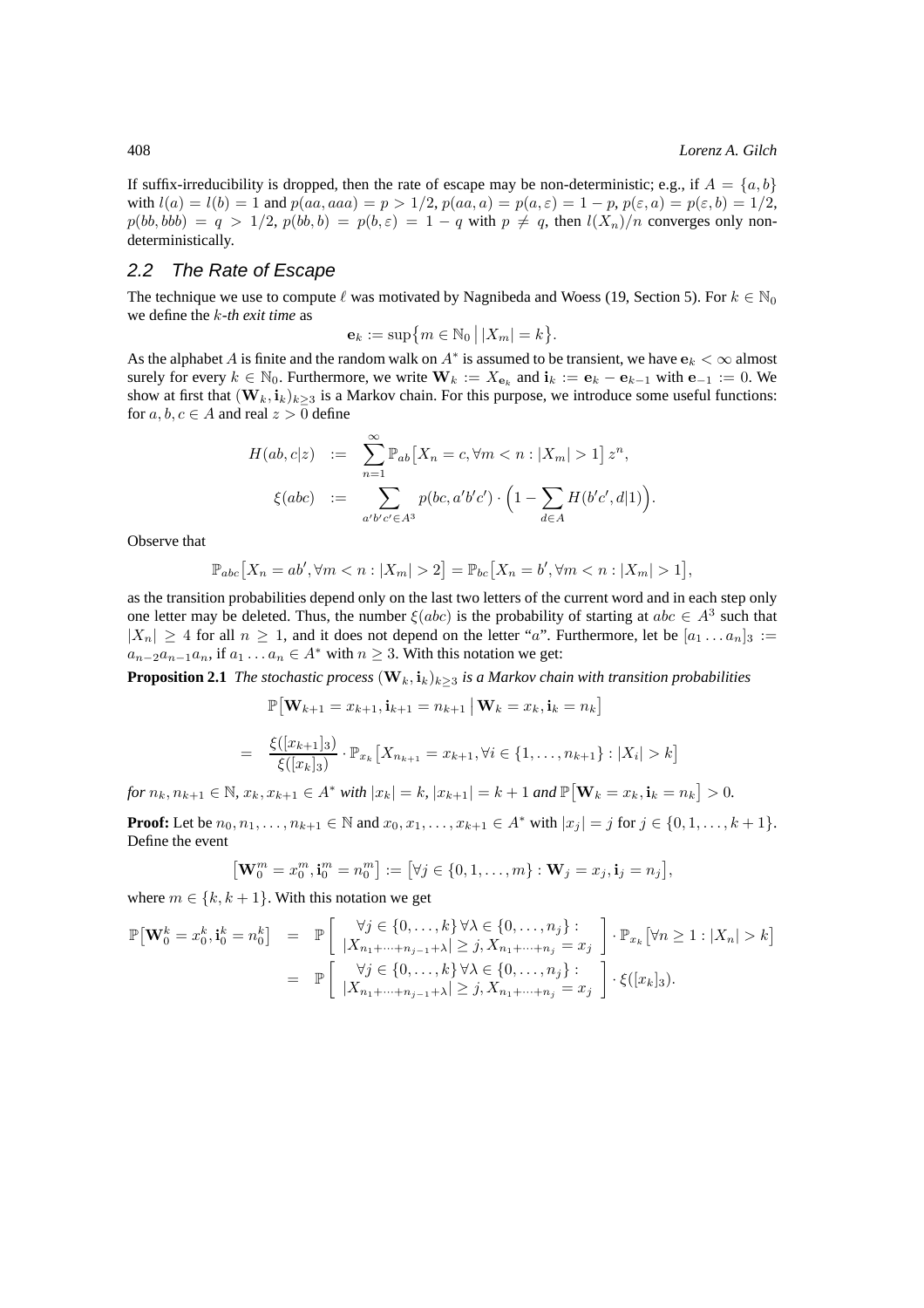Analogously,

$$
\mathbb{P}[\mathbf{W}_{0}^{k+1} = x_{0}^{k+1}, \mathbf{i}_{0}^{k+1} = n_{0}^{k+1}]
$$
\n
$$
= \mathbb{P}\left[\begin{array}{c} \forall j \in \{0, \dots, k\} \forall \lambda \in \{0, \dots, n_{j}\} : \\ |X_{n_{1} + \dots + n_{j-1} + \lambda}| \geq j, X_{n_{1} + \dots + n_{j}} = x_{j} \end{array}\right]
$$
\n
$$
\cdot \mathbb{P}_{x_{k}}\left[\forall i \in \{1, \dots, n_{k+1}\} : |X_{i}| > k, X_{n_{k+1}} = x_{k+1}\right] \cdot \xi([x_{k+1}]_{3}).
$$

Thus, under the assumption that  $\mathbb{P}\big[\mathbf{W}_0^k=x_0^k,\mathbf{i}_0^k=n_0^k\big]>0$  we obtain

$$
\mathbb{P}[\mathbf{W}_{0}^{k+1} = x_{0}^{k+1}, \mathbf{i}_{0}^{k+1} = n_{0}^{k+1} | \mathbf{W}_{0}^{k} = x_{0}^{k}, \mathbf{i}_{0}^{k} = n_{0}^{k}]
$$
\n
$$
= \frac{\xi([x_{k+1}]_{3})}{\xi([x_{k}]_{3})} \cdot \mathbb{P}_{x_{k}}[\forall i \in \{1, \ldots, n_{k+1}\} : |X_{i}| > k, X_{n_{k+1}} = x_{k+1}].
$$

Observe that  $\mathbb{P}_{x_k} \left[ \forall i \in \{1, ..., n_{k+1}\} : |X_i| > k, X_{n_{k+1}} = x_{k+1} \right]$  depends only on  $n_{k+1}$ ,  $[x_k]_3$  and  $[x_{k+1}]_3$ . We use this observation to construct a new Markov chain on the state space

$$
\mathcal{Z} := \left\{ (abc, n) \in \overline{A}^3 \times \mathbb{N} \mid \exists de \in A^2 : \mathbb{P}_{de}[X_n = abc, \forall m \in \{1, ..., n\} : |X_m| > 2] \right\},\
$$

where  $\overline{A}^3 := \{abc \in A^3 \mid \xi(abc) > 0\}$  with the following transition probabilities:

$$
q((abc, n), (a'b'c', n')) = \frac{\xi(a'b'c')}{\xi(abc)} \cdot \mathbb{P}_{abc}[X_n = aa'b'c', \forall i \in \{1, ..., n'\} : |X_i| \geq 4].
$$

Observe that

$$
\mathbb{P}[\mathbf{W}_{k+1} = x_{k+1}, \mathbf{i}_{k+1} = n_{k+1} | \mathbf{W}_k = x_k, \mathbf{i}_k = n_k] = q(([x_k]_3, n_k), ([x_{k+1}]_3, n_{k+1}))
$$

for  $k \ge 3$  and that the transition probabilities do not depend on  $n_k$ . This provides that also  $({\bf [W}_k]_3)_{k \ge 3}$ is a Markov chain on  $\overline{A}^3$  with transition probabilities

$$
\tilde{q}(abc, a'b'c') = \sum_{n' \in \mathbb{N}} q((abc, n_{abc}), (a'b'c', n')),
$$

where the  $n_{abc}$ 's on the right hand side of the equation may be chosen arbitrarily. Observe that  $[\mathbf{W}_k]_3$ may only take a finite number of states, since the alphabet A is finite and  $|[\mathbf{W}_k]_3| = 3$ . At this point we need the above made assumption of suffix-irreducibility; this provides that  $([W_k]_3)_{k\geq 3}$  is irreducible and therefore has an invariant probability measure  $\nu$ .

**Lemma 2.2** *Let be*  $abc \in A^3$  *and*  $n \in \mathbb{N}$  *and define* 

$$
\pi(abc, n) := \sum_{def \in \overline{A}^3} \nu(def) q((def, n_{def}), (abc, n)),
$$

where  $n_{def}$  can be chosen arbitrarily. Then  $\pi$  is the unique invariant probability measure of  $({[{\bf{W}}_k]_3},{\bf{i}}_k)_{k\ge3}$ .

 $\Box$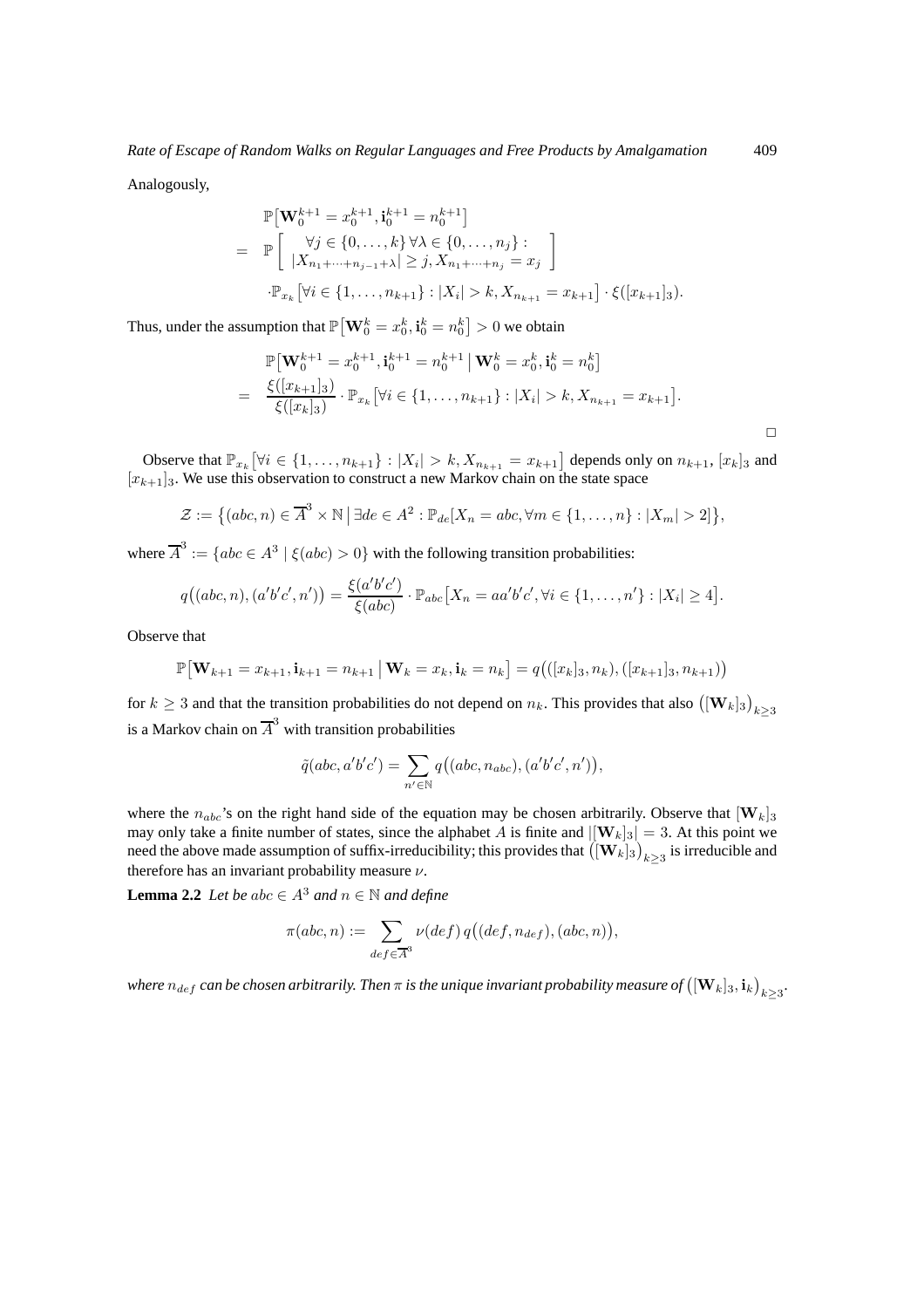**Proof:** It is a straightforward computation to prove the lemma:

$$
\sum_{(ghi,s)\in\mathcal{Z}} \pi(ghi,s) q((ghi,s),(abc,n))
$$
\n
$$
= \sum_{(ghi,s)\in\mathcal{Z}} \sum_{def\in\overline{A}^3} \nu(def) q((def, n_{def}), (ghi,s)) q((ghi,s), (abc,n))
$$
\n
$$
= \sum_{ghi\in\overline{A}^3} q((ghi, n_{ghi}), (abc, n)) \sum_{def\in\overline{A}^3} \nu(def) \sum_{s\in\mathbb{N}} q((def, n_{def}), (ghi,s))
$$
\n
$$
= \sum_{ghi\in\overline{A}^3} q((ghi, n_{ghi}), (abc, n)) \nu(ghi) = \pi(abc, n).
$$

Define  $g : \mathcal{Z} \to \mathbb{N} : (abc, n) \mapsto n$ . An application of the *ergodic theorem for positive recurrent Markov chains* yields

$$
\frac{1}{k}\sum_{i=3}^{k}g\big([\mathbf{W}_{k}]_{3},\mathbf{i}_{k}\big)=\frac{\mathbf{e}_{k}-\mathbf{e}_{2}}{k}\xrightarrow{k\to\infty}\int g(abc,n)\,d\pi\quad\text{almost surely},\tag{1}
$$

if the integral exists. Our next aim is to ensure finiteness of this integal and to compute a formula for it. For this purpose, we define

$$
\overline{G}(ab, cd|z) := \sum_{n=0}^{\infty} \mathbb{P}_{ab} \left[ X_n = cd, \forall m \leq n : |X_m| \geq 2 \right] z^n,
$$
  

$$
\mathcal{K}(ab, cde|z) := \sum_{n=1}^{\infty} \mathbb{P}_{ab} \left[ X_n = cde, \forall m \in \{1, ..., n\} : |X_m| \geq 3 \right] z^n
$$
  

$$
= \sum_{fg \in A^2} p(ab, cfg) \cdot z \cdot \overline{G}(fg, de|z),
$$

where  $a, b, c, d, e \in A$  and  $z > 0$ . We have the following linear system of equations:

$$
\overline{G}(ab, cd|z) = \delta_{ab}(cd) + \sum_{c'd' \in A^2} p(ab, c'd') \cdot z \cdot \overline{G}(c'd', cd|z) + \sum_{c'd'e' \in A^3} p(ab, c'd'e') \cdot z \cdot \sum_{f' \in A} H(d'e', f'|z) \cdot \overline{G}(c'f', cd|z).
$$
\n(2)

Moreover, we also have the following finite system of equations:

$$
H(ab, c|z) = p(ab, c) \cdot z + \sum_{de \in A^2} p(ab, de) \cdot z \cdot H(de, c|z)
$$
  
+ 
$$
\sum_{def \in A^3} p(ab, def) \cdot z \cdot \sum_{g \in A} H(ef, g|z) \cdot H(dg, c|z); \tag{3}
$$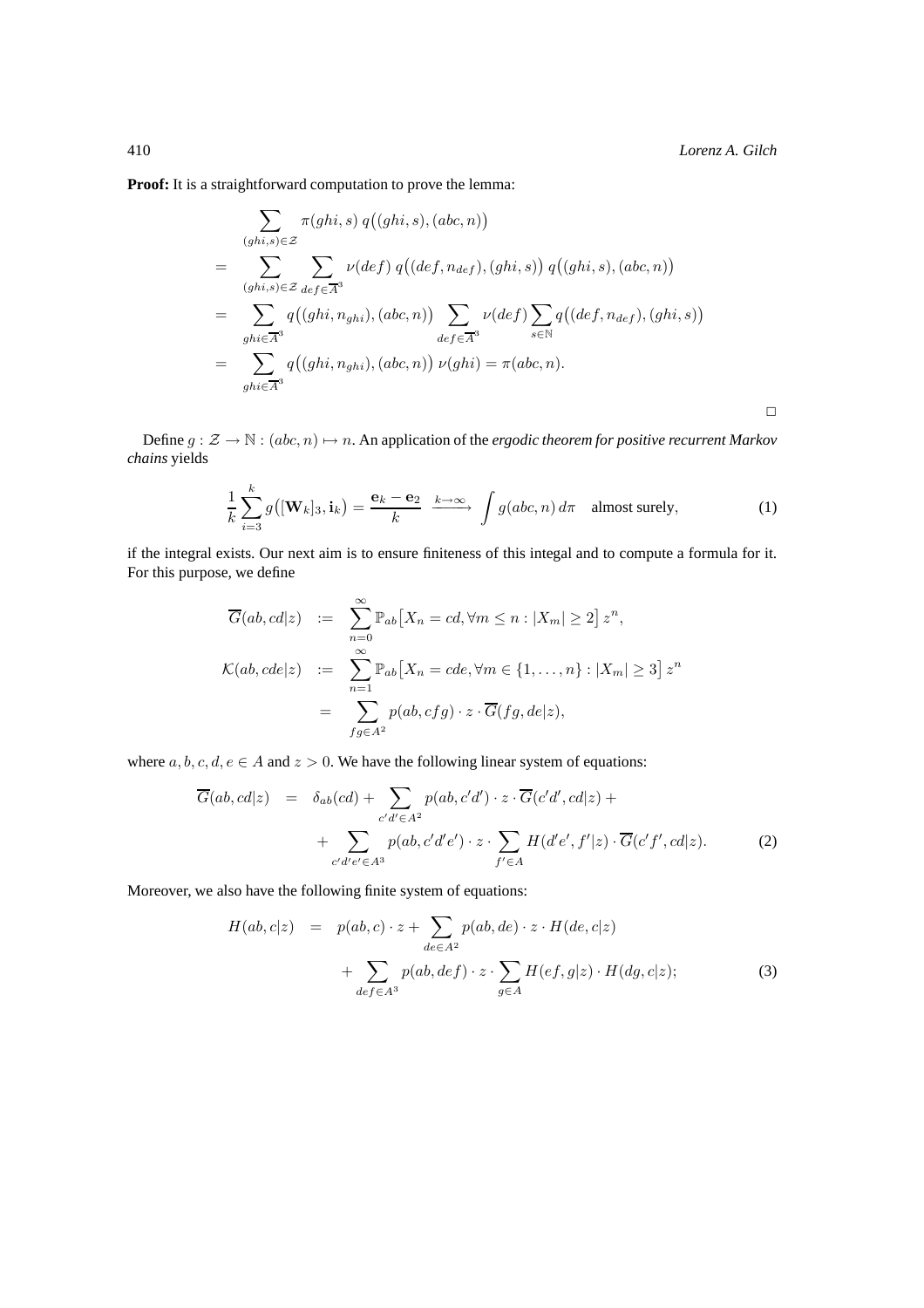compare with Lalley (14). The system (3) consists of equations of quadratic order, and thus the functions  $H(\cdot, \cdot|z)$  are algebraic, if the transition probabilities are algebraic. If one has solved this system, then the linear system of equations (2) can be solved easily. In particular, the functions  $\overline{G}(\cdot, \cdot|z)$  are also algebraic for algebraic transition probabilities. Observe that we can write

$$
\tilde{q}(abc, a'b'c') = \frac{\xi(a'b'c')}{\xi(abc)} \mathcal{K}(bc, a'b'c'|1),
$$

providing  $\nu$  can be computed if (3) can be solved. Turning back to our integral in (1) we can now compute:

**Proposition 2.3** *We have*  $\lim_{k\to\infty} e_k/k = \Lambda$  *almost surely, where* 

$$
\Lambda := \sum_{abc,def \in \overline{A}^3} \nu(def) \cdot \frac{\xi(abc)}{\xi(def)} \cdot \frac{\partial}{\partial z} \bigg[ \sum_{gh \in A^2} p(ef,agh) \cdot z \cdot \overline{G}(gh, bc|z) \bigg] \bigg|_{z=1}.
$$

**Proof:** We compute straight-forward:

$$
\int g(abc, n) d\pi
$$
\n
$$
= \sum_{(abc, n) \in \mathbb{Z}} n \cdot \sum_{def \in \overline{A}^3} \nu(def) \cdot q((def, n_{def}), (abc, n))
$$
\n
$$
= \sum_{def \in \overline{A}^3} \nu(def) \sum_{(abc, n) \in \mathbb{Z}} n \cdot \frac{\xi(abc)}{\xi(def)} \cdot \mathbb{P}_{def} [X_n = dabc, \forall m \in \{1, ..., n\} : |X_m| \ge 4]
$$
\n
$$
= \sum_{abc, def \in \overline{A}^3} \nu(def) \cdot \frac{\xi(abc)}{\xi(def)} \cdot \sum_{n \in \mathbb{N}} n \cdot \mathbb{P}_{def} [X_n = dabc, \forall m \in \{1, ..., n\} : |X_m| \ge 4]
$$
\n
$$
= \sum_{abc, def \in \overline{A}^3} \nu(def) \cdot \frac{\xi(abc)}{\xi(def)} \cdot \frac{\partial}{\partial z} \left[ \mathcal{K}(ef, abc|z) \right] \Big|_{z=1}.
$$

Finiteness of the integal is ensured if all functions  $H(\cdot, \cdot|z)$  and  $\overline{G}(\cdot, \cdot|z)$  have radii of convergence bigger than 1. But this follows from Lalley (14): he proved that the Green functions of random walks on regular languages have radii of convergence bigger than 1.  $\Box$ 

Now we can state an explicit formula for the rate of escape:

**Theorem 2.4** *There is some non-negative constant* ℓ *such that*

$$
\ell = \lim_{n \to \infty} \frac{l(X_n)}{n} = \frac{\Delta}{\Lambda} > 0 \quad \text{almost surely,}
$$

*where*

$$
\Delta := \sum_{abc,def \in \overline{A}^3} \nu(def) l(a) \frac{\xi(abc)}{\xi(def)} \mathcal{K}(ef,abc|1).
$$

*In particular,*  $\lim_{n\to\infty} |X_n|/n = 1/\Lambda$  *almost surely.*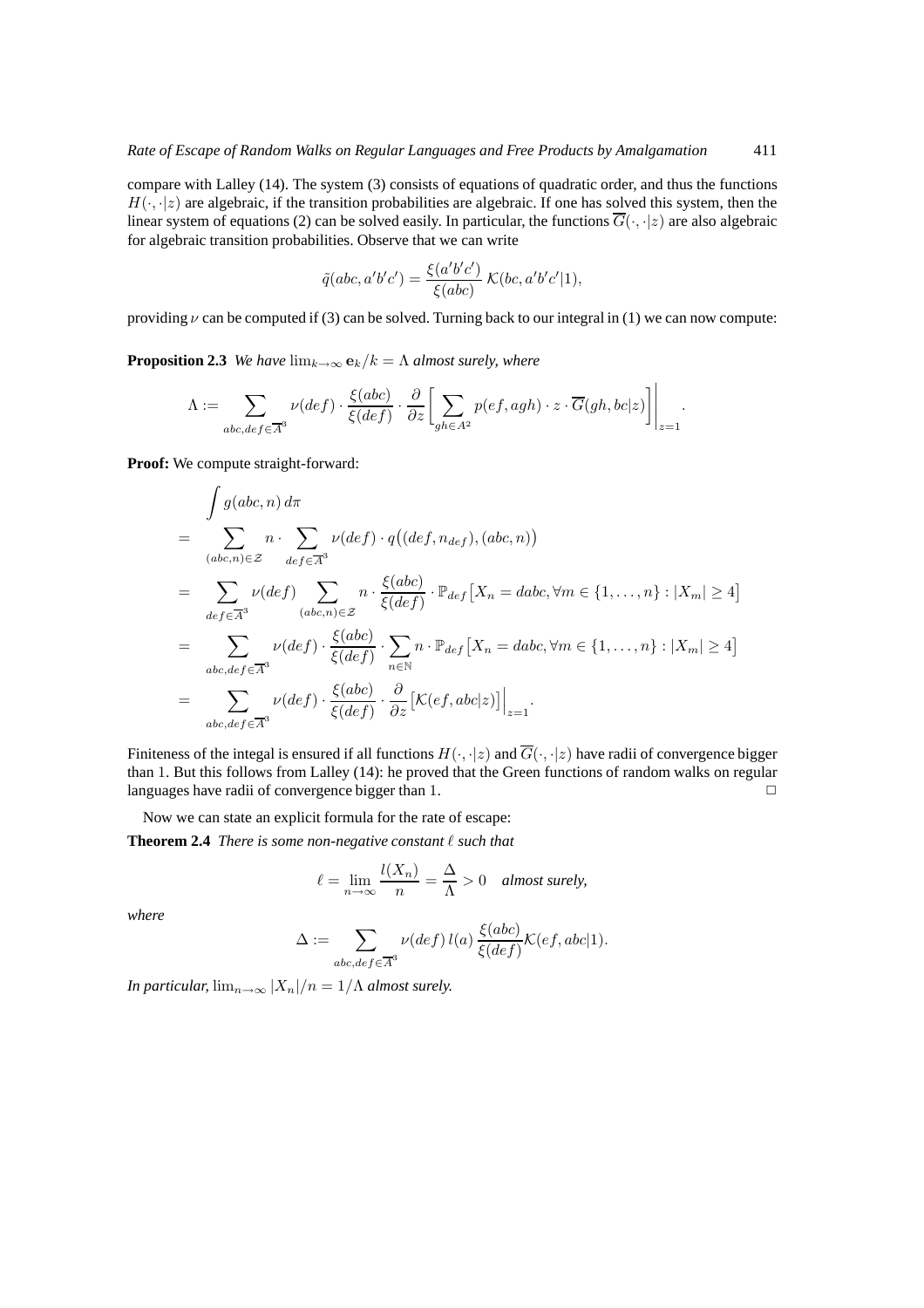412 *Lorenz A. Gilch*

 $\Box$ 

**Proof:** With  $h : \mathcal{Z} \to \mathbb{N}$  defined by  $h(abc, n) := l(a)$  we obtain

$$
\frac{1}{n}\sum_{k=3}^{n} h\big([\mathbf{W}_k]_3, \mathbf{i}_k\big) \xrightarrow{n \to \infty} \int h \, d\pi = \lim_{m \to \infty} \frac{l(X_{\mathbf{e}_m})}{m}.
$$

Simple computations lead to the following formula for this limit:

$$
\Delta := \int h \, d\pi = \sum_{abc,def \in \overline{A}^3} \nu(def) \cdot l(a) \cdot \frac{\xi(abc)}{\xi(def)} \cdot \mathcal{K}(ef,abc|1).
$$

Defining  $\mathbf{k}(n) := \max\{k \in \mathbb{N}_0 \mid \mathbf{e}_k \leq n\}$  we obtain analogously to Nagnibeda and Woess (19, Proof of Theorem D)

$$
\ell = \lim_{n \to \infty} \frac{l(X_n)}{n} = \lim_{n \to \infty} \frac{l(X_{\mathbf{e}_{\mathbf{k}(n)}})}{\mathbf{k}(n)} \frac{\mathbf{k}(n)}{\mathbf{e}_{\mathbf{k}(n)}} = \frac{\Delta}{\Lambda} > 0.
$$

Observe that for algebraic transition probabilities the rate of escape is obtained by solving the algebraic system of equations (3). This yields that the rate of escape is also algebraic, if the transition probabilities are algebraic and  $l(\cdot)$  takes only algebraic values.

# 3 Rate of Escape of Random Walks on Free Products by Amalgamation

In this section we compute three formulas for the rate of escape of random walks on free products by amalgamation of finite groups. This class of structures form special cases of regular languages.

#### 3.1 Free Products by Amalgamation

Let be  $2 \le r \in \mathbb{N}$ . Consider finite groups  $\Gamma_1, \ldots, \Gamma_r$  with identities  $e_1, \ldots, e_r$  and subgroups  $H_1 \subset \Gamma_1$ ,  $\ldots, H_r \subset \Gamma_r$ . We assume that  $H_1, \ldots, H_r$  are isomorphic, that is, there is a finite group H such that there are isomorphisms  $\varphi_1 : H \to H_1, \ldots, \varphi_r : H \to H_r$ . Thus, we identify in the following each  $H_i$  with H. To explain the concept of free products by amalgamation, we give at first a simple example: consider  $\Gamma_1 = \Gamma_2 = \mathbb{Z}/d\mathbb{Z}$ ,  $d \in \mathbb{N}$  even, and the subgroup  $H = \mathbb{Z}/2\mathbb{Z}$ . Let  $\Gamma_1$  be generated by an element a, and  $\Gamma_2$  by an element b. The free product by amalgamation  $\mathbb{Z}/d\mathbb{Z} *_{\mathbb{Z}/2\mathbb{Z}} \mathbb{Z}/d\mathbb{Z}$  consists then of all finite words over the alphabet  $\{a, b\}$ , where we have the relations  $a^{d/2} = b^{d/2}$  and  $a^d = b^d = \varepsilon$ . That is, any two words which can be deduced from each other with these relations represent the same element. The relation  $a^{d/2} = b^{d/2}$  means that the subgroup  $\mathbb{Z}/2\mathbb{Z}$  in both copies of  $\mathbb{Z}/d\mathbb{Z}$  are identified. E.g., for  $d = 4$ it is  $a^3bab^2 = ab^3a^3 = aba$ . To help visualize the concept of free products by amalgamation, we may also think of the Cayley graphs  $X_i$  of  $\Gamma_i$ . We connect the graphs  $X_i$  by identifying the subgroups  $H = H_i$ ; at each non-trivial coset of H in all graphs  $X_i$  we attach copies of  $X_j$ ,  $j \neq i$ , where the coset is identified with H of the copy of  $X_i$ . This construction is then iterated.

We explain below free products by amalgamation in more detail. The quotient  $\Gamma_i/H$  consists of all sets of sets  $yH = \{yh \mid h \in H\}$ , where  $y \in \Gamma_i$ . We fix representatives  $x_{i,1} = e_i, x_{i,2}, \dots, x_{i,n_i}$  for the elements of  $\Gamma_i/H$ , that is, for each  $y \in \Gamma_i$  there is a unique  $x_{i,k}$  with  $y \in x_{i,k}H$ . We write  $\Gamma_i^{\times} := \Gamma_i \setminus H$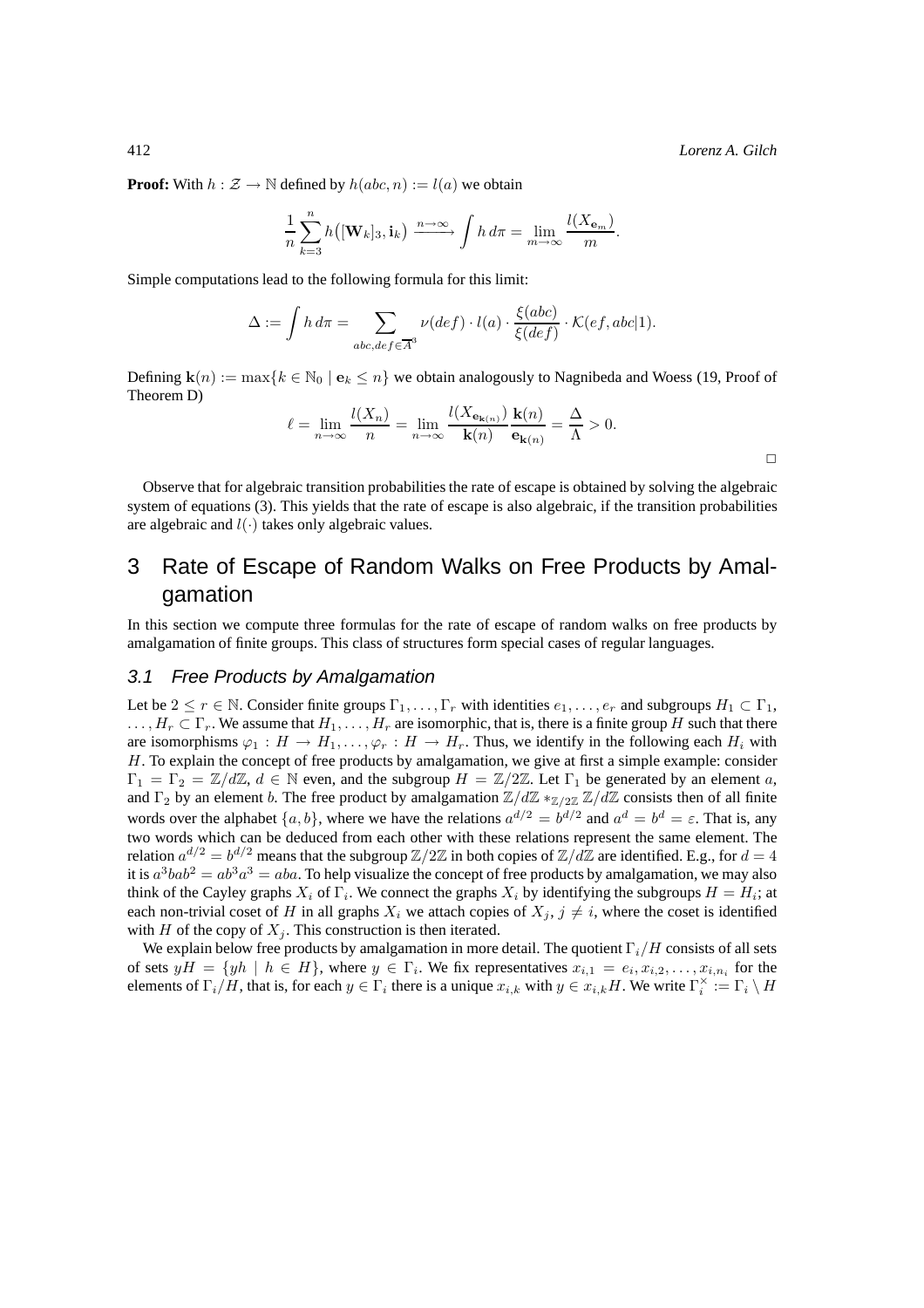and  $R_i := \{x_{i,2}, \ldots, x_{i,n_i}\}$  with  $n_i = [\Gamma_i : H]$ . For any element  $x \in \bigcup_{i=1}^r \Gamma_i$  we set  $\tau(x) := i$ , if  $x \in \Gamma_i^{\times}$ , and  $\tau(x) := 0$ , if  $x \in H$ .

The free product of  $\Gamma_1, \ldots, \Gamma_r$  by amalgamation with respect to H is given by

$$
\Gamma := \Gamma_1 *_H \Gamma_2 *_H \cdots *_H \Gamma_r,
$$

which consists of all finite words of the form

$$
x_1x_2\ldots x_nh,\t\t(4)
$$

.

where  $h \in H$ ,  $n \in \mathbb{N}_0$  and  $x_1, \ldots, x_n \in \bigcup_{i=1}^r R_i$  such that  $\tau(x_i) \neq \tau(x_{i+1})$ . In the following we will always use this representation of words. Suppose we are given a function  $l: \bigcup_{i=1}^{r} R_i \to [0, \infty)$ . Then we extend l to a length function on  $\Gamma$  by setting  $l(x_1 \ldots x_n h) := \sum_{i=1}^r l(x_i)$ . The *natural word length* is defined to be  $||x_1 ... x_nh|| := n$ . In particular,  $l(h) = ||h|| = 0$  for all  $h \in H$ . For two words  $w_1 = x_1 x_2 \dots x_m h$ ,  $w_2 = y_1 y_2 \dots y_n h' \in \Gamma$  a group operation is defined in the following way: first, concatenate the two words, then replace  $hy_1$  in the middle by  $y_1'h_1$  such that  $y_1'$  is a representative for the class of  $hy_1$ . Iterate the last step with  $h_1y_2$  and so on. Finally, we get a word of the form  $x_1 \ldots x_n y'_1 \ldots y'_n h_n$ with  $h_n \in H$ , that is, we get the requested equivalent form (4) for the concatenated word  $w_1 \circ w_2$ . Note also that  $w^{-1} = h^{-1}x_m^{-1} \dots x_1^{-1}$  is the inverse of  $w_1$  and can be written in the form of (4). The empty word *e* is the identity of this group operation. Observe that each  $\Gamma_i$  is a subset of  $\Gamma$ .

Suppose we are given probability measures  $\mu_i$  on  $\Gamma_i$ . Let  $\alpha_1, \dots, \alpha_r$  be strictly positive real numbers such that  $\sum_{i=1}^{r} \alpha_i = 1$ . A probability measure on  $\Gamma$  is given by

$$
\mu(x) := \begin{cases} \alpha_{\tau(x)}\mu_{\tau(x)}(x), & \text{if } x \in \bigcup_{i=1}^r \Gamma_i^\times \\ \sum_{i=1}^r \alpha_i \mu_i(x), & \text{if } x \in H \\ 0, & \text{otherwise} \end{cases}
$$

The *n*-th convolution power of  $\mu$  is denoted by  $\mu^{(n)}$ . The random walk  $(X_n)_{n \in \mathbb{N}_0}$  on  $\Gamma$  is then governed by the transition probabilities  $p(w_1, w_2) := \mu(w_1^{-1} w_2)$ , where  $w_1, w_2 \in \Gamma$ . Initially,  $X_0 := e$ .

**Lemma 3.1** *The random walk on*  $\Gamma$  *is recurrent if and only if*  $r = 2 = [\Gamma_1 : H] = [\Gamma_2 : H]$ *.* 

**Proof:** Assume  $r = 2 = [\Gamma_1 : H] = [\Gamma_2 : H]$ . This provides  $H \subseteq \Gamma_1, \Gamma_2$ , that is,  $(\Gamma_1 * \Gamma_2)/H \simeq$  $(\Gamma_1/H) * (\Gamma_2/H)$  and  $\Gamma_1/H \simeq \mathbb{Z}/2\mathbb{Z} \simeq \Gamma_2/H$ . Since it is well-known that each random walk on the free product  $(\mathbb{Z}/2\mathbb{Z})$  \*  $(\mathbb{Z}/2\mathbb{Z})$ , which arises from a convex combination of probability measures on the single factors, is recurrent, the random walk on Γ also must be recurrent.

Assume now that  $r = 2 = [\Gamma_1 : H] = [\Gamma_2 : H]$  does not hold. Then either  $r \geq 3$  or w.l.o.g.  $[\Gamma_1 : H] \geq 3$ . In both cases,  $\Gamma$  is non-amenable (for further details see e.g. Woess (24, Th.10.10)). With Woess (24, Cor.12.5) we get that the random walk on  $\Gamma$  must be transient Woess (24, Cor.12.5) we get that the random walk on  $\Gamma$  must be transient.

From now on we exclude the case  $r = 2 = [\Gamma_1 : H_1] = [\Gamma_2 : H_2]$ . In the following three subsections we want to compute three explicit formulas for the rate of escape of our random walk on Γ. The first approach uses the technique from the previous section, while the second approach arises from an application of a theorem of Sawyer and Steger (21). The third technique uses the group structure of Γ, but is restricted to the computation of the rate of escape w.r.t. the natural word length.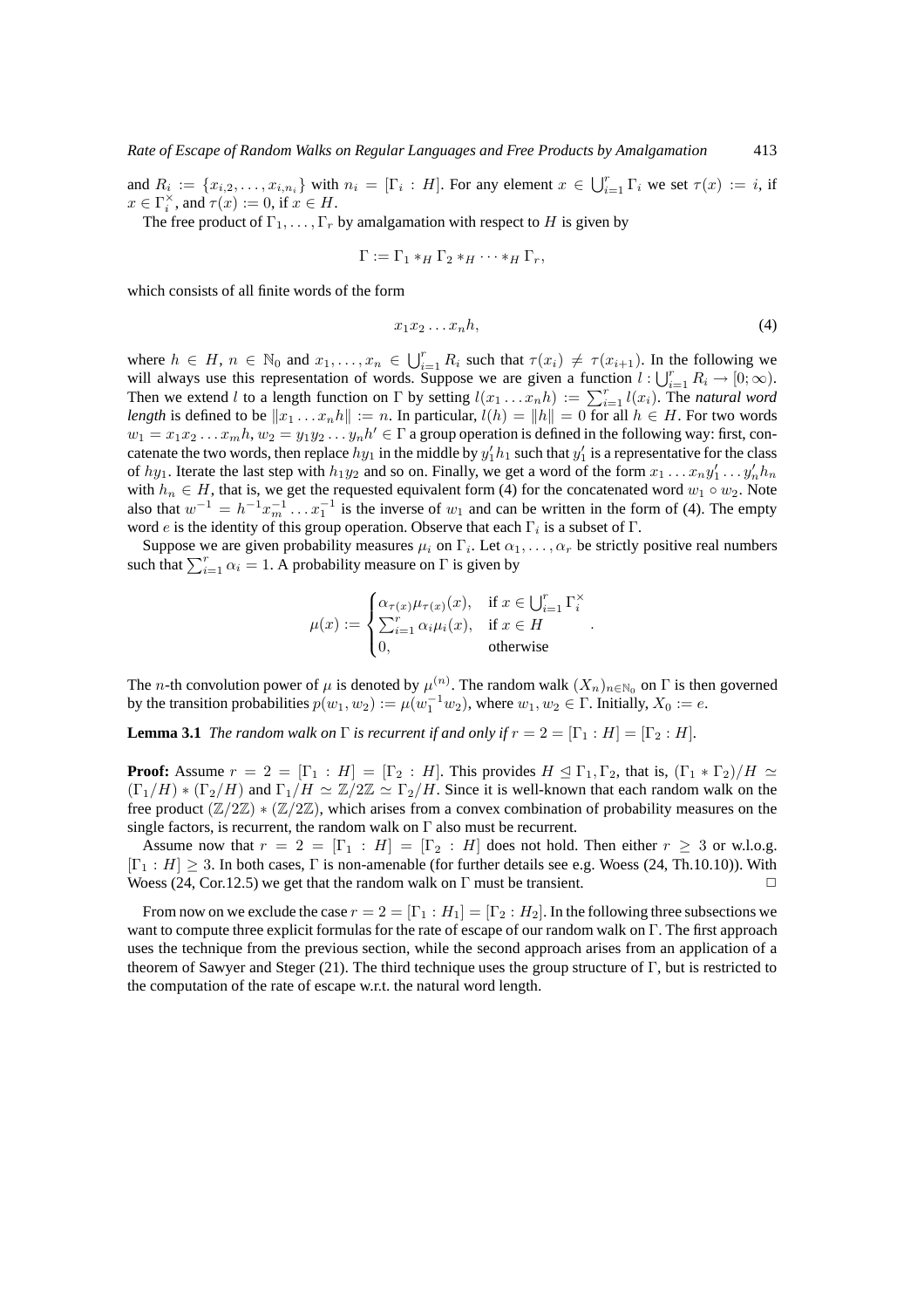#### 3.2 Exit Time Technique

We use the technique developped in Section 2.2 to compute  $\ell$ . Notice that Γ is a special case of a regular language and our random walk on Γ fulfills the assumptions of our investigated random walks on regular languages: starting from a word  $x_1 \nldots x_n h \in \Gamma$  we can only move in one step with positive probability to a word of the form

- $x_1 \ldots x_{n-1} x_n' h'$  with  $x_n' h' \in \Gamma_{\tau(x_n)}^\times$ , namely with probability  $\mu(h^{-1} x_n^{-1} x_n' h')$ , or
- $x_1 \ldots x_n x_{n+1} h'$  with  $x_{n+1} h' \in \bigcup_{i=1, i \neq \tau(x_n)}^r \Gamma_i^{\times}$ , namely with probability  $\mu(h^{-1} x_{n+1} h')$ , or
- $x_1 \ldots x_{n-1} h'$  with  $h' \in H$ , namely with probability  $\mu(h^{-1} x_n^{-1} h'),$

where  $x_1, ..., x_{n+1}, x'_n \in \bigcup_{i=1}^r R_i$  and  $h, h' \in H$ .

We may now apply the technique of Section 2.2 with some slight modifications and simplifications. The exit-times are now given by

$$
\mathbf{e}_k := \sup\big\{m \in \mathbb{N}_0 \, \big| \, \|X_m\| = k\big\}.
$$

Analogously,  $\mathbf{W}_k := X_{\mathbf{e}_k}$  and  $\mathbf{i}_k := \mathbf{e}_k - \mathbf{e}_{k-1}$ . We define for any  $x, y \in R_i$ ,  $i \in \{1, ..., r\}$ ,  $h, h' \in H$ ,

$$
H(xh, h'|z) := \sum_{n=1}^{\infty} \mathbb{P}_{xh}[X_n = h', \forall m < n : \|X_m\| \ge 1] \ z^n,
$$
\n
$$
\xi(i) := \sum_{gh_1 \in \bigcup_{j=1, j \ne i}^r \Gamma_j^{\times}} \mu(gh_1) \cdot \left(1 - \sum_{h_2 \in H} H(gh_1, h_2|1)\right) > 0,
$$
\n
$$
\overline{G}(xh, yh'|z) := \sum_{n=0}^{\infty} \mathbb{P}_{xh}[X_n = yh', \forall m \le n : \|X_m\| \ge 1] \ z^n.
$$

The functions  $H(xh, h'|z)$  and  $\overline{G}(xh, yh'|z)$  can be computed by solving a finite system of non-linear equations; compare with (2) and (3). Analogously to Proposition 2.1, it is easy to see that  $(\mathbf{W}_k, \mathbf{i}_k)_{k\in\mathbb{N}}$  is a Markov chain. The state space  $\mathcal Z$  can now be restricted to

$$
\mathcal{Z}_{\Gamma} := \left\{ (xh, n) \middle| x \in \bigcup_{i=1}^{r} R_i, h \in H, n \in \mathbb{N} \right\}.
$$

Define  $[x_1 \dots x_n h] := x_n h$ . Then  $([\mathbf{W}_k])_{k \in \mathbb{N}}$  is also a irreducible Markov chain on a finite state space with invariant probability measure  $\nu$ . Thus, we get

$$
\Lambda = \sum_{\substack{xh, yh' \in \bigcup_{i=1}^r \Gamma_i^\times, \\ \tau(xh) \neq \tau(yh')}} \nu(yh') \cdot \frac{\xi(\tau(xh))}{\xi(\tau(yh'))} \cdot \frac{\partial}{\partial z} \bigg[ \sum_{w \in \Gamma_{\tau(x)}^\times} p(yh', yh'w) \cdot z \cdot \overline{G}(h'w, xh|z) \bigg] \bigg|_{z=1}
$$

and

$$
\Delta = \sum_{\substack{xh, yh' \in \bigcup_{i=1}^r \Gamma_i^\times, \\ \tau(xh) \neq \tau(yh')}} \nu(yh') \cdot \frac{\xi(\tau(xh))}{\xi(\tau(yh'))} \cdot l(x) \cdot \sum_{w \in \Gamma_{\tau(x)}^\times} p(yh', yh'w) \cdot \overline{G}(h'w, xh|1).
$$

Finally, we obtain: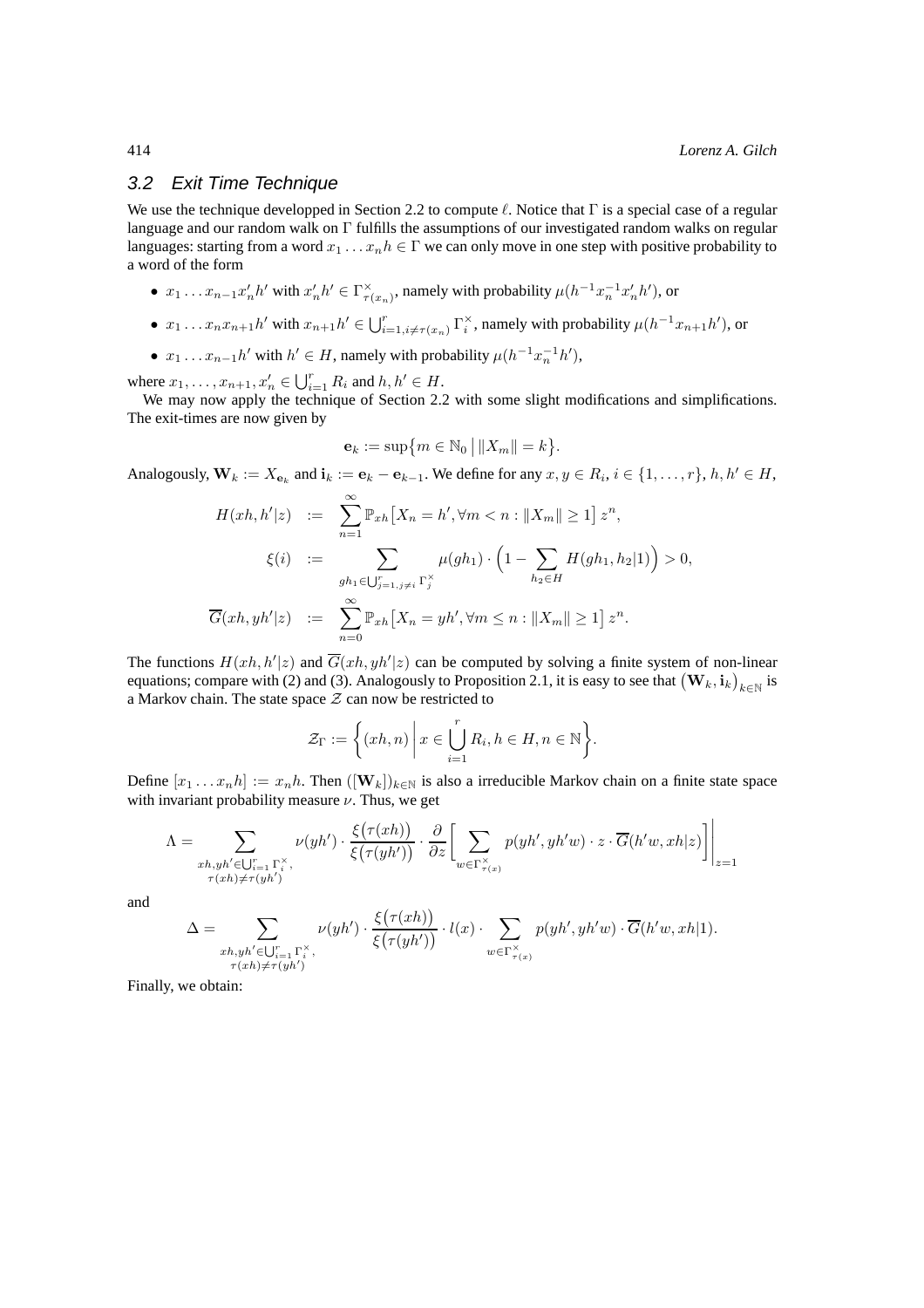*Rate of Escape of Random Walks on Regular Languages and Free Products by Amalgamation* 415

#### **Corollary 3.2**

$$
\lim_{n \to \infty} \frac{l(X_n)}{n} = \frac{\Delta}{\Lambda}
$$
 almost surely.

## 3.3 Computation by Double Generating Functions

In this section we derive another formula for the rate of escape with the help of a theorem of Sawyer and Steger (21, Theorem 2.2), which we reformulate adapted to our situation:

**Theorem 3.3 (Sawyer and Steger)** *Suppose we can write for some*  $\delta > 0$ 

$$
\mathcal{E}(w,z) := \mathbb{E}\bigg(\sum_{n\geq 0} w^{l(X_n)} z^n\bigg) = \frac{C(w,z)}{g(w,z)} \quad \text{for } w, z \in (1-\delta;1),
$$

*where*  $C(w, z)$  *and*  $q(w, z)$  *are analytic for*  $|w - 1|, |z - 1| < \delta$  *and*  $C(1, 1) \neq 0$ *. Then* 

$$
\frac{l(X_n)}{n} \xrightarrow{n \to \infty} \ell = \frac{\frac{\partial}{\partial w} g(1, 1)}{\frac{\partial}{\partial z} g(1, 1)} \quad \text{almost surely.}
$$

*Moreover, if*  $(X_n)_{n \in \mathbb{N}_0}$  is a reversible Markov chain, then with  $\bar{g}(r, s) := g(e^{-r}, e^{-s})$ 

$$
\frac{Y_n - n\ell}{\sqrt{n}} \xrightarrow{n \to \infty} N(0, \sigma^2) \text{ in law, where } \sigma^2 = \frac{-\frac{\partial^2}{\partial^2 r} \bar{g}(0, 0) + 2\ell \frac{\partial^2}{\partial s \partial r} \bar{g}(0, 0) - \ell^2 \frac{\partial^2}{\partial^2 s} \bar{g}(0, 0)}{\frac{\partial}{\partial s} \bar{g}(0, 0)}.
$$

We remark that  $(21, Theorem 2.2)$  also comprises a central limit theorem. Similar limit theorems are wellknown in analytical combinatorics, see e.g. Bender and Richmond  $(1)$  and Drmota  $(4)$ ,  $(5)$ . We show now how to write the expectation in the theorem in the required way. Let  $s_H$  be the stopping time of the first return to H after start at e, that is,  $s_H = \inf\{1 \le m \in \mathbb{N} \mid X_m \in H\}$ . For  $h \in H$ ,  $i \in \{1, \ldots, r\}$ ,  $x \in \Gamma_i \setminus H$  and  $z \in \mathbb{C}$  we define

$$
L(h, x|z) := \sum_{n\geq 0} \mathbb{P}_h\big[X_n = x, s_H > n\big] z^n = \sum_{y \in \Gamma_i^\times} p(h, y) \cdot z \cdot \overline{G}(y, x|z).
$$

Additionally, we set  $L(h, h|z) := 1$  and  $L(h, h'|z) := 0$  for  $h' \in H \setminus \{h\}$ . With this notation we have

$$
\mathcal{E}(w,z)=\sum_{x\in \Gamma}\sum_{n\in \mathbb{N}_0}p^{(n)}(e,x)\,z^n\,w^{l(x)}=\sum_{x\in \Gamma}\sum_{h\in H}G(e,h|z)\,L(h,x|z)\,w^{l(x)}.
$$

Setting

$$
\mathcal{L}_i^+(w, z) \quad := \quad \sum_{x \in \Gamma_i^{\times}} L(e, x|z) \, w^{l(x)} \quad \text{ and}
$$
\n
$$
\mathcal{L}_i(w, z) \quad := \quad \sum_{n \ge 1} \sum_{\substack{x_1 \dots x_n h \in \Gamma, \\ x_1 \in \Gamma_i^{\times}}} L(e, x_1 \dots x_n h|z) \, w^{l(x_1 \dots x_n h)},
$$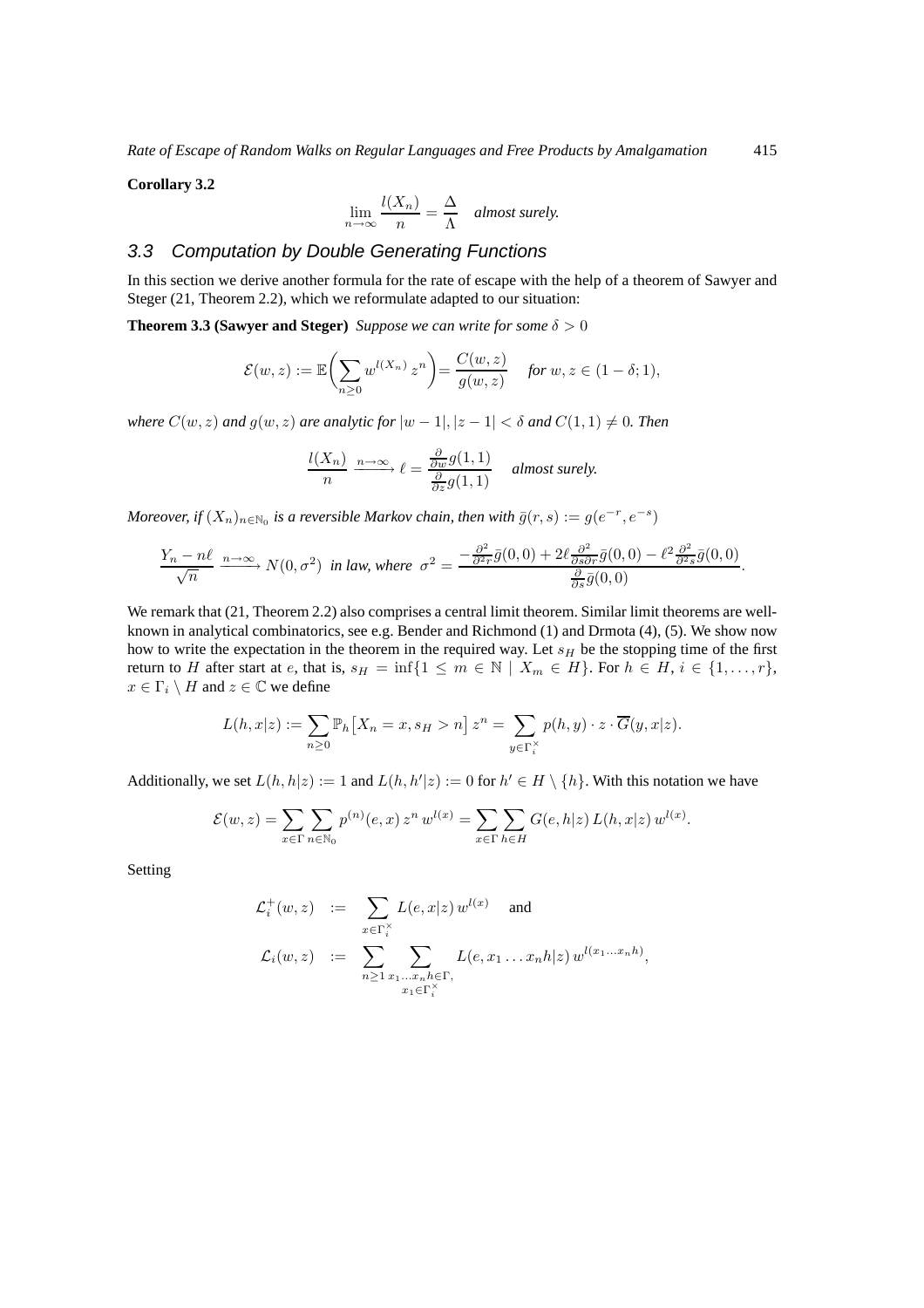416 *Lorenz A. Gilch*

we have

$$
\mathcal{L}(w, z) := \sum_{x \in \Gamma} L(e, x | z) w^{l(x)} = 1 + \sum_{i=1}^{r} \mathcal{L}_i(w, z).
$$
 (5)

We now rewrite  $\mathcal{L}_i(w, z)$ :

$$
\mathcal{L}_i(w, z) = \mathcal{L}_i^+(w, z) \cdot \left(1 + \sum_{n \ge 2} \sum_{\substack{x_2 \dots x_n h \in \Gamma \backslash H, \\ x_2 \notin \Gamma_1}} L(e, x_2 \dots x_n h | z) w^{l(x_2 \dots x_n h)}\right)
$$
\n
$$
= \mathcal{L}_i^+(w, z) \cdot \left(1 + \sum_{j=1, j \ne i}^r \mathcal{L}_j(w, z)\right) = \mathcal{L}_i^+(w, z) \cdot \left(\mathcal{L}(w, z) - \mathcal{L}_i(w, z)\right). \tag{6}
$$

From (5) and (6) we obtain

$$
\mathcal{L}(w, z) = 1 + \sum_{i=1}^r \frac{\mathcal{L}_i^+(w, z)\mathcal{L}(w, z)}{1 + \mathcal{L}_i^+(w, z)},
$$

yielding

$$
\mathcal{L}(w, z) = \frac{1}{1 - \sum_{i=1}^{r} \frac{\mathcal{L}_i^+(w, z)}{1 + \mathcal{L}_i^+(w, z)}}.
$$

Now we can write the expectation of Theorem 3.3 in the requested way:

$$
\mathcal{E}(w, z) = \sum_{h \in H} G(e, h|z) \sum_{x \in \Gamma} L(e, h^{-1}x|z) w^{l(x)} \n= \sum_{h \in H} G(e, h|z) \sum_{x \in \Gamma} L(e, x|z) w^{l(x)} = \frac{\sum_{h \in H} G(e, h|z)}{1 - \sum_{i=1}^r \frac{\mathcal{L}_i^+(w, z)}{1 + \mathcal{L}_i^+(w, z)}}.
$$

Thus, we can apply Theorem 3.3 with  $C(w, z) = \sum_{h \in H} G(e, h|z)$  and

$$
g(w, z) = 1 - \sum_{i=1}^{r} \frac{\mathcal{L}_i^+(w, z)}{1 + \mathcal{L}_i^+(w, z)}.
$$

**Corollary 3.4** *The rate of escape w.r.t.*  $l(\cdot)$  *is* 

$$
\lim_{n \to \infty} \frac{l(X_n)}{n} = \frac{\Upsilon_1}{\Upsilon_2}
$$
 almost surely,

*where*

$$
\Upsilon_1 = \sum_{i=1}^r \frac{\sum_{x \in \Gamma_i^{\times}} l(x) L(e, x | 1)}{\left(1 + \sum_{x \in \Gamma_i^{\times}} L(e, x | 1)\right)^2} \text{ and } \Upsilon_2 = \sum_{i=1}^r \frac{\sum_{x \in \Gamma_i^{\times}} L'(e, x | 1)}{\left(1 + \sum_{x \in \Gamma_i^{\times}} L(e, x | 1)\right)^2}.
$$

**Proof:** Computing the derivatives of  $g(w, z)$  w.r.t. w and z leads to the proposed formula.  $\square$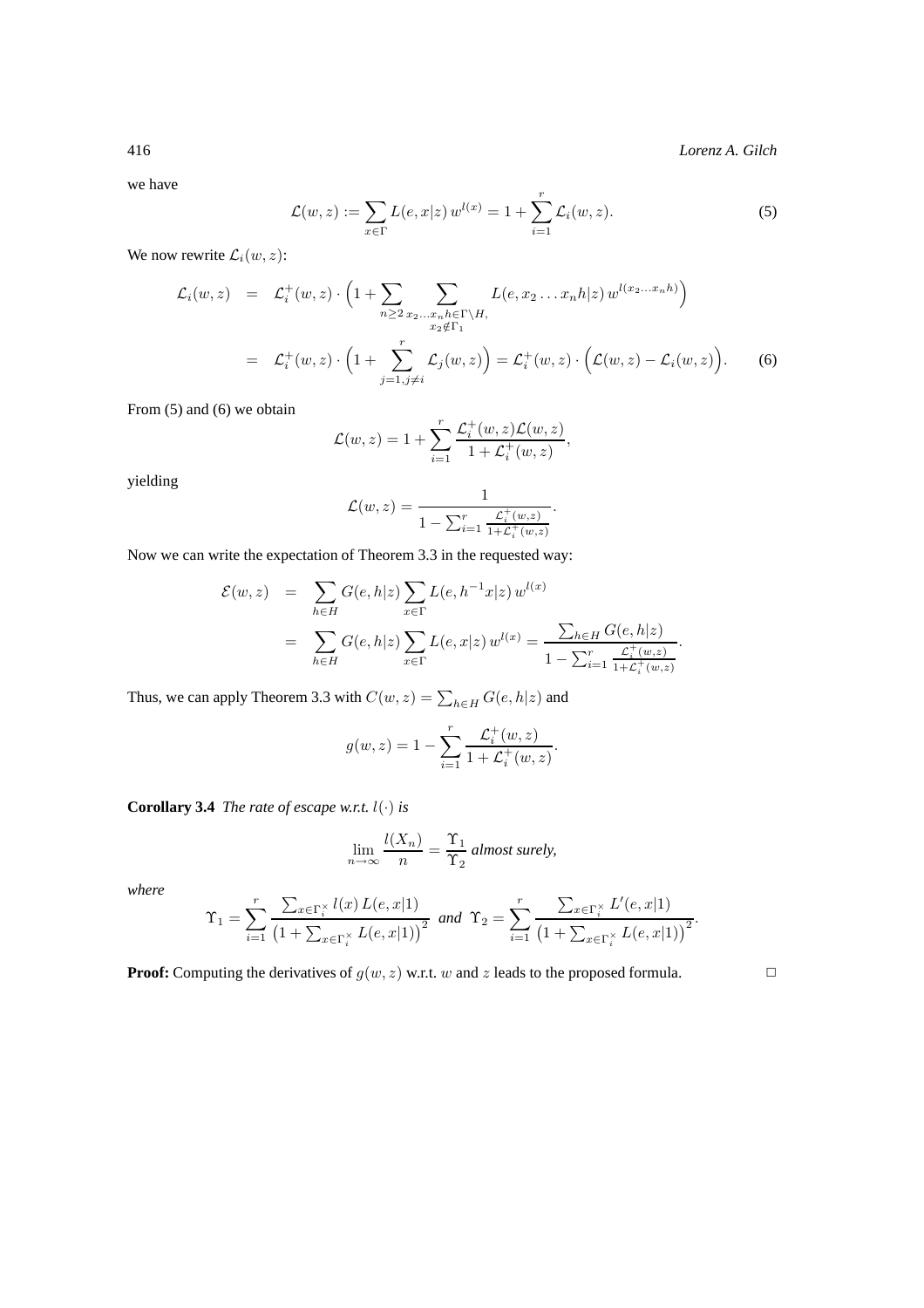#### 3.4 Computation via the Limit Process

In this section we derive another formula for the rate of escape w.r.t. the natural word length  $\|\cdot\|$ . First,

$$
\mathbb{E}[\|X_n\|] = \sum_{\bar{g} \in \Gamma} \|\bar{g}\| \mu^{(n)}(\bar{g}) \quad \text{and} \quad \mathbb{E}[\|X_{n+1}\|] = \sum_{g, \bar{g} \in \Gamma} \|g\bar{g}\| \mu(g) \mu^{(n)}(\bar{g}).
$$

Thus, we have

$$
\mathbb{E}[\|X_{n+1}\|] - \mathbb{E}[\|X_n\|] = \sum_{g \in \Gamma} \mu(g) \int_{\Gamma} (\|gX_n\| - \|X_n\|) d\mu^{(n)}.
$$

Since  $\mathbb{E}[\|X_n\|]/n$  converges to  $\ell = \lim_{n\to\infty} \|X_n\|/n$ , it is sufficient to prove that this difference of expectations converges; the limit must then equal  $\ell$ . The process  $(X_n)_{n\in\mathbb{N}_0}$  converges to some random element  $X_{\infty}$  valued in

$$
\Gamma_{\infty} := \left\{ x_1 x_2 \cdots \in \Gamma^{\mathbb{N}} \, \middle| \, x_i \in \bigcup_{j=1}^r R_j, \tau(x_i) \neq \tau(x_{i+1}) \right\}
$$

in the sense that the length of the common prefix of  $X_n$  and  $X_\infty$  goes to infinity. We denote by  $X_\infty^{(1)}$  the first letter of  $X_{\infty}$  and for  $g \in \bigcup_{i=1}^r \Gamma_i$  we define

$$
Y_g := \lim_{n \to \infty} \|gX_n\| - \|X_n\| = \begin{cases} 1, & \text{if } X_{\infty}^{(1)} \notin \Gamma_{\tau(g)} \\ -1, & \text{if } X_{\infty}^{(1)} \in g^{-1}H \\ 0, & \text{otherwise} \end{cases}
$$

At this point we need the equation  $||hx|| = ||x||$  for  $h \in H$  and  $x \in \Gamma$ . This equation is, in general, not satisfied for other length functions. The Green functions  $G(x, y) = \sum_{n \ge 0} \mathbb{P}_x[X_n = y]$ , where  $x, y \in \Gamma_i$ for any  $i \in \{1, \ldots, r\}$ , satisfy the following linear recursive equations:

$$
G(x,y) = \delta_x(y) + \sum_{w \in \Gamma_i} p(x,w) G(w,y) + \sum_{\substack{xwh \in \Gamma, \\ \|xwh\| = 2}} p(x,xwh) \sum_{h' \in H} H(wh, h'|1) G(xh',y).
$$

This system of Green functions can be solved, when the functions  $H(wh, h'|1)$  can be obtained by solving (3). We now define

$$
\varrho(i) := \mathbb{P}\big[X_{\infty}^{(1)} \in \Gamma_i\big] = \sum_{h \in H} G(e, h|1) \sum_{g \in \Gamma_i^{\times}} \mu(g) \cdot \left(1 - \sum_{h' \in H} H(hg, h'|1)\right).
$$

By transience,  $\sum_{i=1}^{r} \varrho(i) = 1$ . Furthermore,  $\mathbb{P}[Y_g = 1] = 1 - \varrho(\tau(g))$  and

$$
\mathbb{P}[Y_g = -1] = \sum_{h \in H} F(e, g^{-1}h) \cdot (1 - \varrho(\tau(g))) = \frac{1 - \varrho(\tau(g))}{G(e, e)} \sum_{h \in H} G(e, g^{-1}h).
$$

By Lebesgue's Dominated Convergence Theorem,

$$
\mathbb{E}\big[\|X_{n+1}\|\big] - \mathbb{E}\big[\|X_n\|\big] \xrightarrow{n \to \infty} \sum_{i=1}^r \sum_{g \in \Gamma_i^\times} \mu(g) \Big(\mathbb{P}[Y_g = 1] - \mathbb{P}[Y_g = -1]\Big).
$$

But this limit must be the rate of escape  $\ell$ . Thus: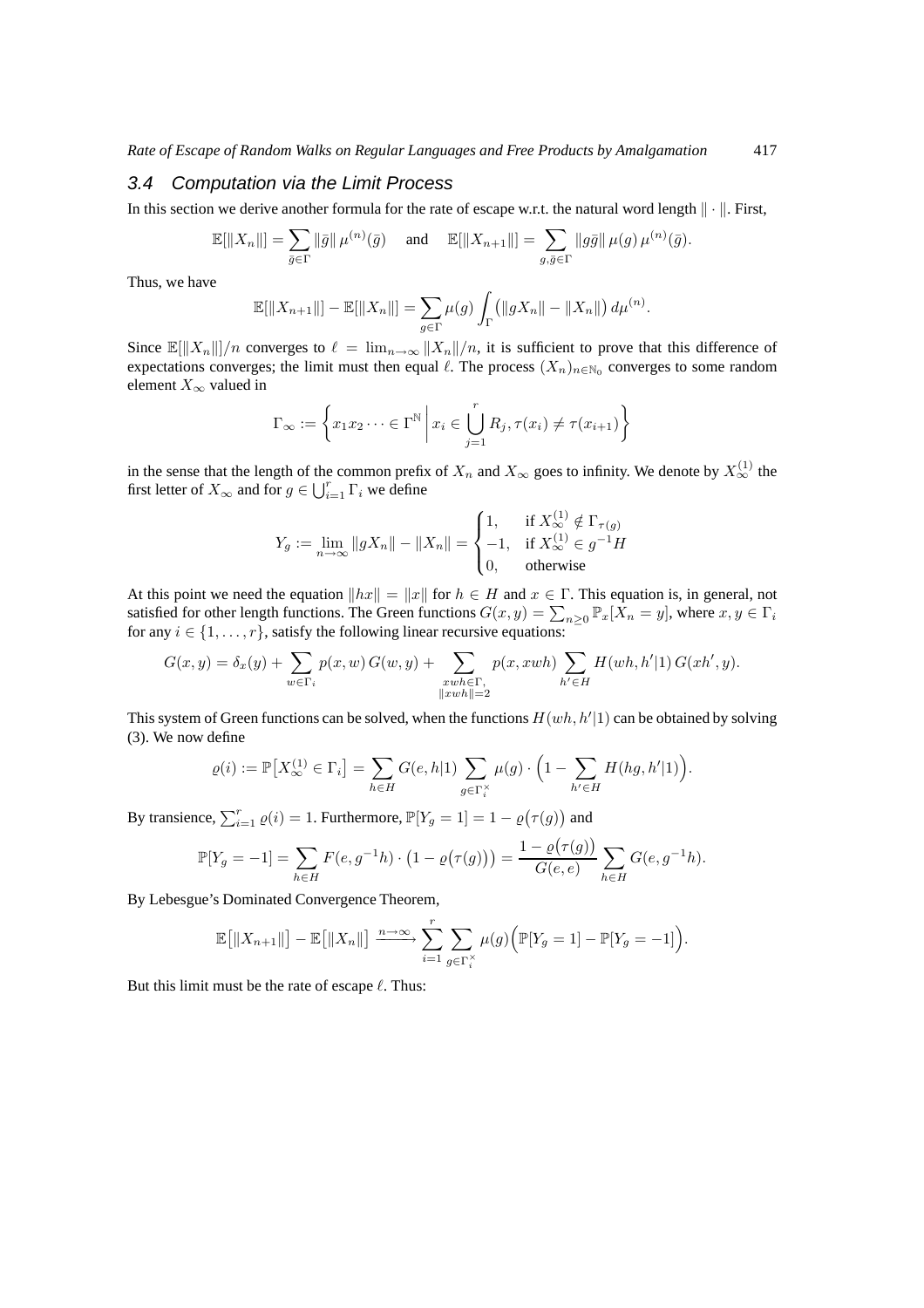#### **Corollary 3.5**

$$
\ell = \lim_{n \to \infty} \frac{\|X_n\|}{n} = \sum_{i=1}^r \bigg[ \mu(\Gamma_i^{\times})(1 - \varrho(i)) - \frac{1 - \varrho(i)}{G(e, e)} \sum_{g \in \Gamma_i^{\times}} \sum_{h \in H} \mu(g) G(e, g^{-1}h) \bigg].
$$

As a final remark observe that the formulas of Corollaries 3.2, 3.4 and 3.5 have complexities in decreasing order: while the computation of the rate of escape by Corollary 3.2 needs three systems of equations to be solved and derivatives to be calculated, the computation by Corollaries 3.4 or 3.5 needs only two systems of equations to be solved, while the formula in Corollary 3.4 deals also with derivatives.

# 4 Sample Computations

#### 4.1 A Regular Language

Let be  $A = \{a, b, c\}$  and we set  $l(a) = l(b) = l(c) = 1$ . We consider the set  $\mathcal L$  of all words over the alphabet A, such that in each  $w \in \mathcal{L}$  the letter b is the first letter of w or follows after the letter a and the letter c may only appear after the letter b; e.g.,  $abcaba \in \mathcal{L}$ , but  $abcba \notin \mathcal{L}$ . Consider the random walk on  $\mathcal L$  given by the following transition probabilities:

$$
p(aa,aaa) = \frac{1}{3}, p(aa, aab) = \frac{1}{3}, p(aa, a) = \frac{1}{3}, p(ab, aba) = \frac{1}{6}, p(ab, abc) = \frac{1}{3}, p(ab, a) = \frac{1}{2},
$$
  
\n
$$
p(ba, baa) = \frac{1}{4}, p(ba, bca) = \frac{1}{4}, p(ba, bab) = \frac{1}{4}, p(ba, a) = \frac{1}{4},
$$
  
\n
$$
p(bc, bca) = \frac{1}{2}, p(bc, a) = \frac{1}{2}, p(ca, caa) = \frac{1}{4}, p(ca, cab) = \frac{1}{2}, p(ca, a) = \frac{1}{4}.
$$

Note that it is not necessary to specify any further transition probabilities, as the formula for the rate of escape does not depend on the transition probabilities of the form  $\mathbb{P}[X_{n+1} = w' | X_n = w]$ , where  $w \in {\epsilon, a, b, c}$ . The system of equations 3 is then

$$
H(aa, a|z) = \frac{z}{3}(H(aa, a|z) \cdot H(aa, a|z) + H(ab, a|z) \cdot H(aa, a|z) + 1),
$$
  
\n
$$
H(ab, a|z) = \frac{z}{3}H(bc, a|z) \cdot H(aa, a|z) + \frac{z}{6}H(ba, a|z) \cdot H(aa, a|z) + \frac{z}{2},
$$
  
\n
$$
H(ba, a|z) = \frac{z}{4}(H(aa, a|z) \cdot H(ba, a|z) + H(ca, a|z) \cdot H(ba, a|z) + H(ab, a|z) \cdot H(ba, a|z) + 1),
$$
  
\n
$$
H(bc, a|z) = \frac{z}{2}H(ca, a|z) \cdot H(ba, a|z) + \frac{z}{2},
$$
  
\n
$$
H(ca, a|z) = \frac{z}{4}H(aa, a|z) \cdot H(ca, a|z) + \frac{z}{2}H(ab, a|z) \cdot H(ca, a|z) + \frac{z}{4}.
$$

This system in the unknown variables  $H(aa, a|z)$ ,  $H(ab, a|z)$ ,  $H(ba, a|z)$ ,  $H(bc, a|z)$  and  $H(ca, a|z)$ , where  $z$  appears as a parameter, can be solved with the help of MATHEMATICA. With these solutions we can compute the modified Green functions  $\overline{G}(\cdot, \cdot | z)$  by solving the linear system (2). Note that only  $\overline{G}(aa,aa|z)$ ,  $\overline{G}(ab,aa|z)$ ,  $\overline{G}(ba,ba|z)$ ,  $\overline{G}(bc,ba|z)$ ,  $\overline{G}(ca,ca|z)$  are non-zero functions. Moreover, we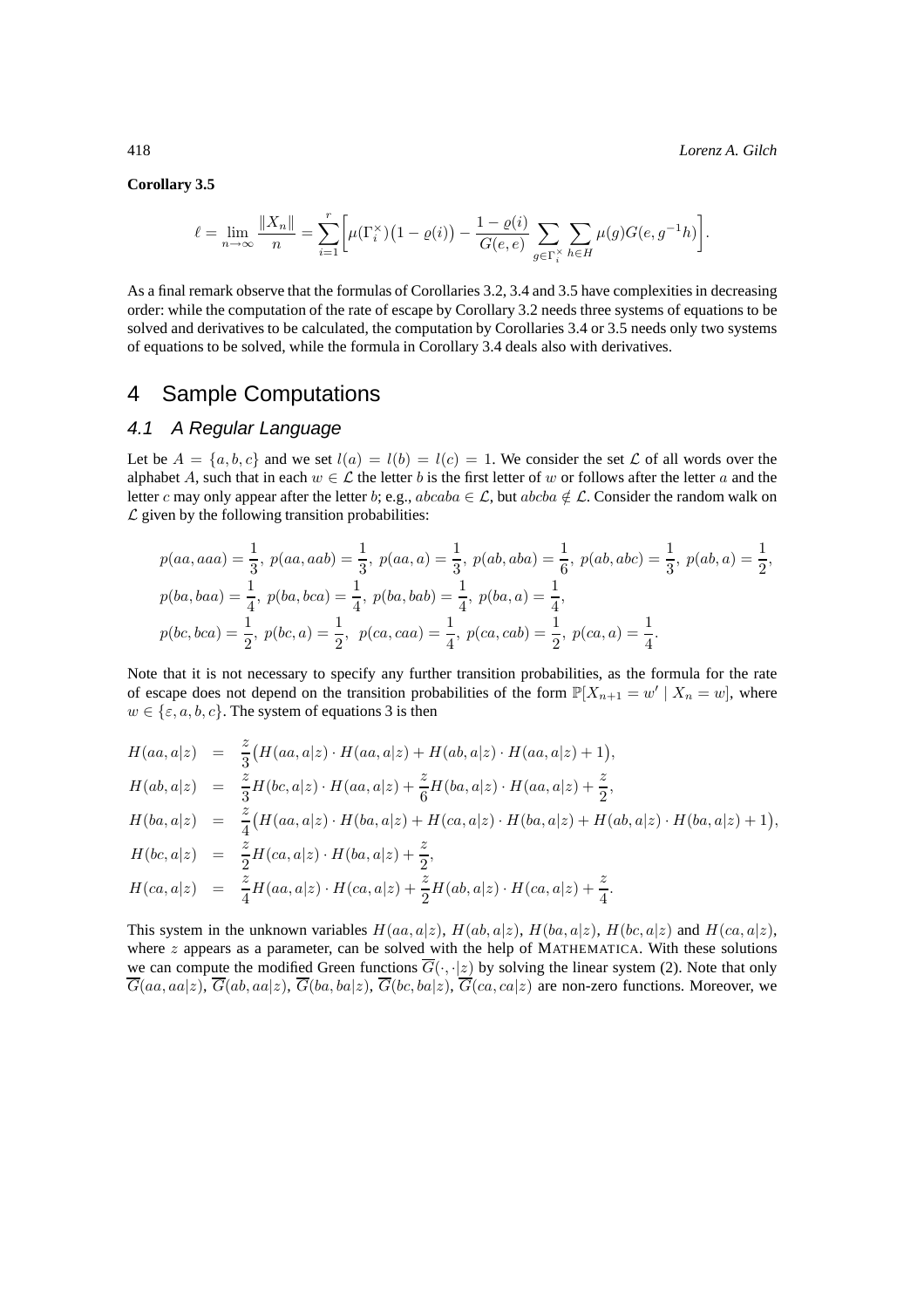get

$$
\xi(aaa) = \xi(baa) = \xi(caa) = \frac{1}{3}(1 - H(aa, a|1)) + \frac{1}{3}(1 - H(ab, a|1)),
$$
  
\n
$$
\xi(aab) = \xi(bab) = \xi(cab) = \frac{1}{6}(1 - H(ba, a|1)) + \frac{1}{3}(1 - H(bc, a|1)),
$$
  
\n
$$
\xi(aba) = \frac{1}{4}(1 - H(aa, a|1)) + \frac{1}{4}(1 - H(ca, a|1)) + \frac{1}{4}(1 - H(ab, a)),
$$
  
\n
$$
\xi(abc) = \frac{1}{2}(1 - H(ca, a|1)), \xi(bca) = \frac{1}{4}(1 - H(aa, a|1)) + \frac{1}{2}(1 - H(ab, a|1)).
$$

Since  $\nu(abc) = \sum_{def \in \overline{A}^3} \nu(def) \tilde{q}(def, abc)$ , we can compute the invariant measure as

$$
\nu(aaa) = 0.32475, \nu(aab) = 0.13194, \nu(aba) = 0.12597, \nu(abc) = 0.08021, \nu(baa) = 0.05350,
$$
  

$$
\nu(bca) = 0.13095, \nu(bab) = 0.02174, \nu(ca) = 0.07844, \nu(cab) = 0.05251.
$$

Now we have all necessary ingredients to compute  $\Lambda = 3.78507$ , and finally we get the rate of escape as  $\ell = 0.264196.$ 

4.2 
$$
\mathbb{Z}/d\mathbb{Z} *_{\mathbb{Z}/2\mathbb{Z}} \mathbb{Z}/d\mathbb{Z}
$$

Consider the free product by amalgamation  $\mathbb{Z}/d\mathbb{Z} *_{\mathbb{Z}/2\mathbb{Z}} \mathbb{Z}/d\mathbb{Z}$ ,  $d \in \mathbb{N}$  even, over the common subgroup  $\mathbb{Z}/2\mathbb{Z}$ . Suppose that  $\mathbb{Z}/d\mathbb{Z}$  is generated by some element a with  $a^6$  equal to the identity. Setting  $\mu_1(a) =$  $\mu_2(a) = 1$  and  $\alpha_1 = \alpha_2 = 1/2$  we get the following values for the rate of escape  $\ell$  w.r.t.  $\|\cdot\|$ :

d 6 8 10 12 ℓ 0.24749 0.40859 0.46144 0.47543

# References

- [1] E. Bender and L. Richmond. Central and local limit theorems applied to asymptotic enumeration II: Multivariate generating functions. *J. of Combinatorial Theory, Series A*, 34(3):255–265, 1983.
- [2] D. Cartwright and P. Soardi. Random walks on free products, quotients, and amalgams. *Nagoya Math. J.*, 102:163–180, 1986.
- [3] Y. Derriennic. Quelques applications du théorème ergodique sous-additif. *Astérisque*, 74:183–201, 1980.
- [4] M. Drmota. Asymptotic distributions and a multivariate Darboux method in enumeration problems. *J. of Combinatorial Theory, Series A*, 67:169–184, 1994.
- [5] M. Drmota. Systems of functional equations. *Random Structures and Algorithms*, 10:103–124, 1997.
- [6] A. Erschler. On the asymptotics of drift. *J. of Math. Sciences*, 121(3):2437–2440, 2004.
- [7] H. Furstenberg. Non commuting random products. *Trans. Amer. Math. Soc.*, 108:377–428, 1963.